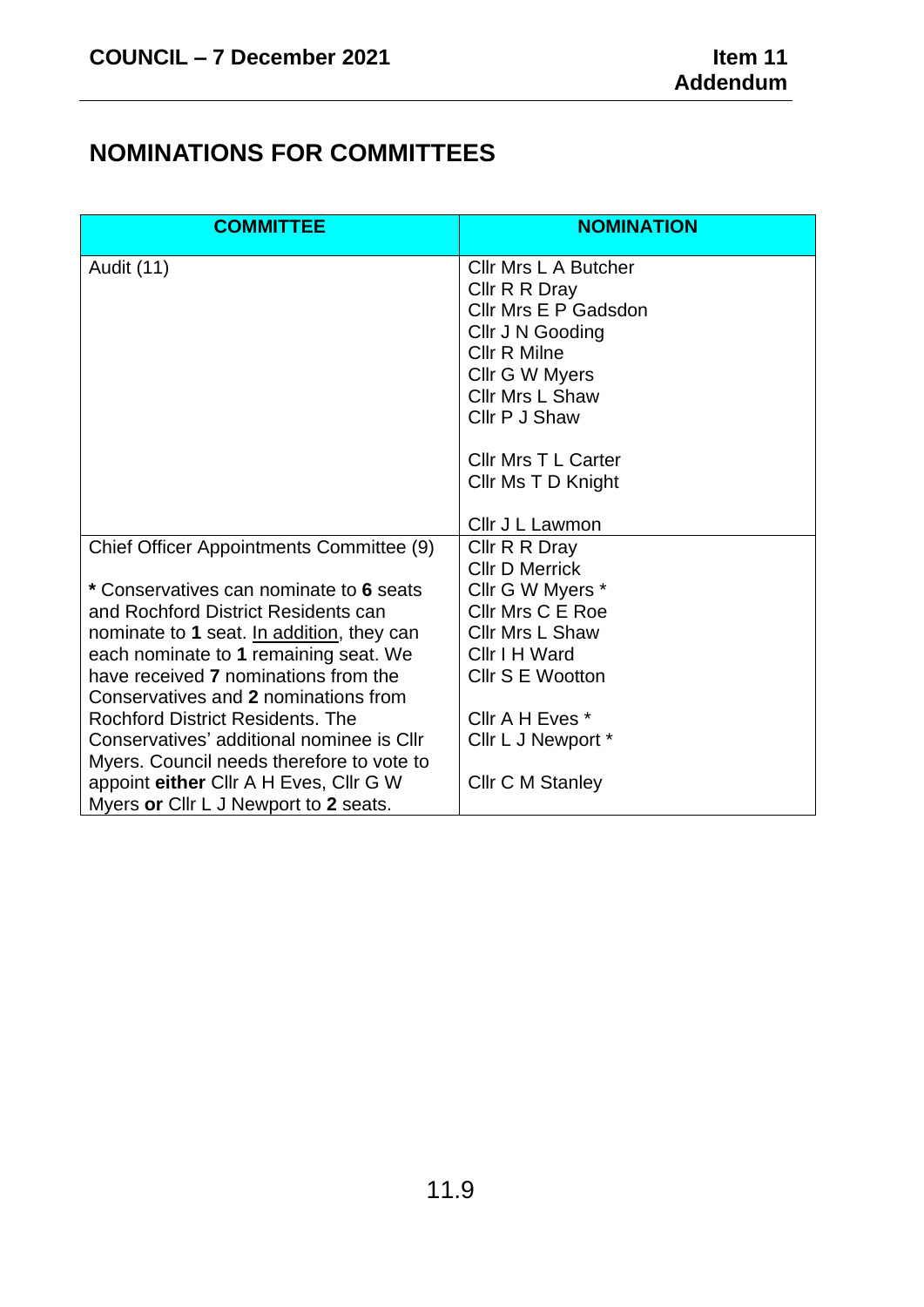| <b>COMMITTEE</b>              | <b>NOMINATION</b>                                                                                                                                                                                                                                                                                                                   |
|-------------------------------|-------------------------------------------------------------------------------------------------------------------------------------------------------------------------------------------------------------------------------------------------------------------------------------------------------------------------------------|
| Development Committee (13)    | Cllr Mrs L A Butcher<br>Cllr D S Efde<br>Cllr I A Foster<br><b>CIIr D Merrick</b><br>Cllr Mrs L Shaw<br>Cllr P J Shaw<br>Cllr S P Smith<br><b>CIIr Mrs C A Weston</b><br>Cllr A L Williams                                                                                                                                          |
|                               | <b>Cllr A H Eves</b><br>Cllr L J Newport                                                                                                                                                                                                                                                                                            |
|                               | <b>Cllr C M Stanley</b>                                                                                                                                                                                                                                                                                                             |
|                               | Cllr J L Lawmon                                                                                                                                                                                                                                                                                                                     |
| Licensing & Appeals (15)      | Cllr M R Carter<br>Cllr R R Dray<br>Cllr D S Efde<br>Cllr Mrs E P Gadsdon<br>Cllr J N Gooding<br>Cllr Mrs J E McPherson<br>Cllr Mrs L Shaw<br>Cllr P J Shaw<br>Cllr Mrs C A Weston<br>CIIr A L Williams<br>Cllr M Hoy<br>Cllr Mrs T D Knight<br><b>Cllr Mrs L J Newport</b><br><b>Cllr C M Stanley</b><br><b>CIIr M G Wilkinson</b> |
| Planning Policy Committee (6) | Cllr I A Foster<br>Cllr Mrs J R Lumley<br>Cllr D J Sperring<br><b>Cllr Mrs C A Weston</b>                                                                                                                                                                                                                                           |
|                               | Cllr M Hoy<br>Cllr J E Newport                                                                                                                                                                                                                                                                                                      |